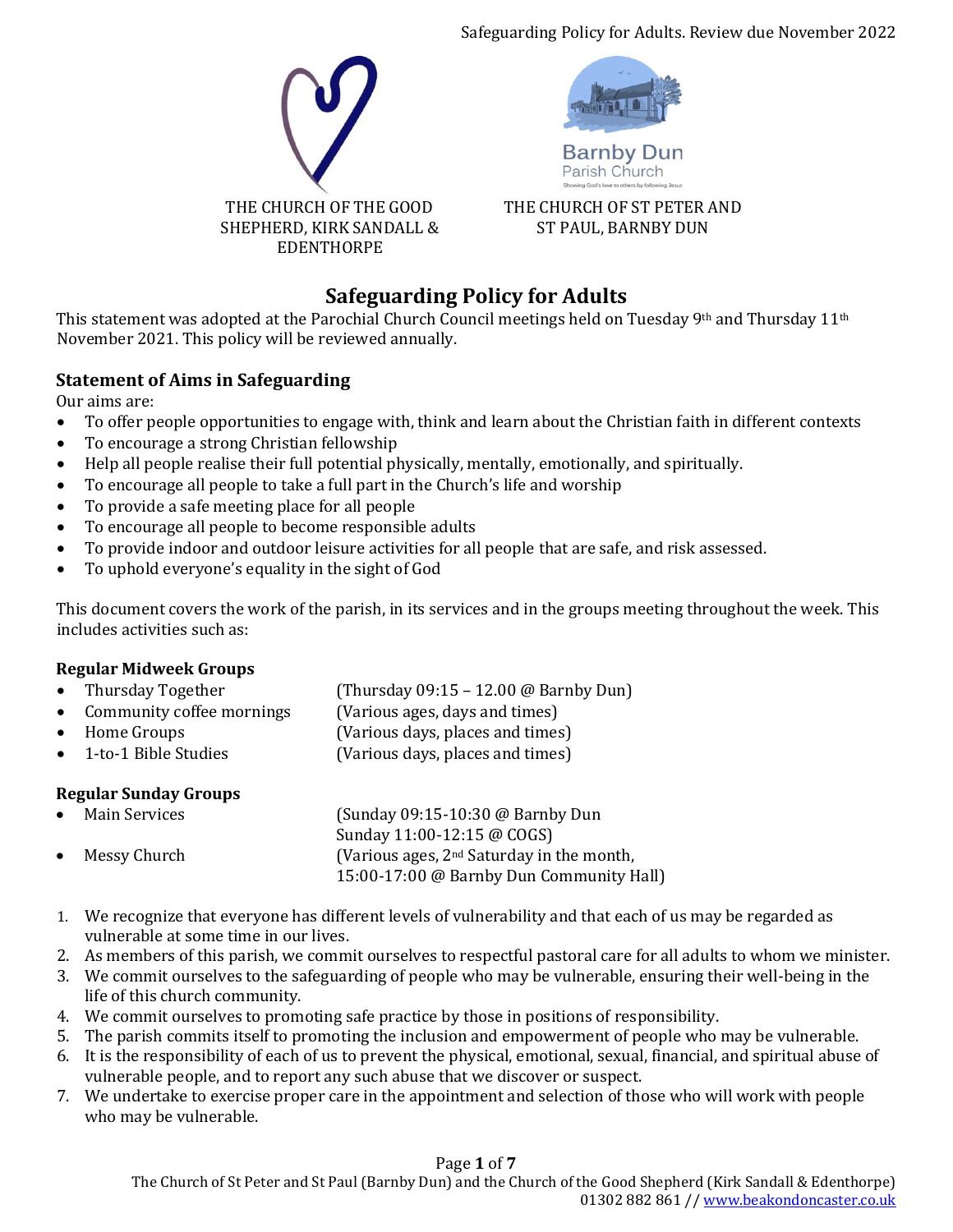- 8. The parish is committed to supporting, resourcing, training and regularly reviewing those who undertake work amongst people who may be vulnerable.
- 9. The parish adopts the guidelines of the Church of England and the Diocese.
- 10. Each person who works with vulnerable people will agree to abide by these recommendations and the guidelines established by this church.

The churches appoint **Deborah George (COGS) and Helen Acton (Barnby Dun)** to represent the concerns and views of vulnerable people at our meetings and to outside bodies.

## **What to do if you receive an allegation of, or suspect abuse of any kind**

If you suspect, or any allegation is made to you (by a child or an adult), that some form of abuse has taken place (whether in the context of the churches activity or elsewhere), please contact one of the 'responsible persons' listed below as soon as possible. In normal circumstances those nearer the top of the list should be approached first. However, if one or more of the individuals is implicated in the suspicion or allegation, please contact one of the other 'responsible persons'. If all are implicated, you will need to contact a responsible external agency (e.g., Diocese of Sheffield Safeguarding Office, Social Services).

| $\bullet$ | The Parish Safeguarding Officers: | Deborah George (COGS) and Helen Acton (Barnby Dun)     |
|-----------|-----------------------------------|--------------------------------------------------------|
| $\bullet$ | The Minister:                     | <b>Tom Brown</b>                                       |
| $\bullet$ | Pastoral Workers:                 | Deborah George (COGS) & Margaret Ottewell (Barnby Dun) |
| $\bullet$ | One of the Church Wardens:        | <b>Christine Rose &amp; Lynn Shaw (COGS)</b>           |
|           |                                   | <b>Colin Naylor (Barnby Dun)</b>                       |

The action the 'responsible person' will take depends on the exact nature of the suspicion or allegation. In all cases they will:

- Ascertain from you the precise details of the allegation or suspicion (they may ask you to fill out an 'incident report' form)
- Inform other 'responsible persons' if necessary and appropriate.
- Keep a written record of information collected and decisions made using the 'incident report' form.

In addition, they will take the following action:

*In the case of a suspicion or allegation of sexual abuse:*

- Limit their investigation to clarifying specific details
- Refer it to the Incumbent and/or Parish Safeguarding Officer and the Diocesan Safeguarding Adviser.
- If it is urgent contact the Social Services Duty Worker, Police Child Protection Team or Sheffield Diocesan Safeguarding Officer for advice ensure that you then inform the Incumbent and the Parish Safeguarding Officer that this has been done.

*In the case of a suspicion or allegation of other serious forms of abuse:*

• Contact the Social Services Duty Worker or Sheffield Diocesan Safeguarding Officer for advice on the appropriate action to take

## *In the case of physical assault:*

- Ensure that medical attention has been received
- Ensure that the police have been alerted

If, at any stage, you feel that the individual is in imminent danger, you should contact the police or Social Services immediately.

## **If you are not satisfied with the action that has been taken, then you retain a responsibility as a member of the public to report serious matters to the Social Services Department and should do so without hesitation.**

Page **2** of **7**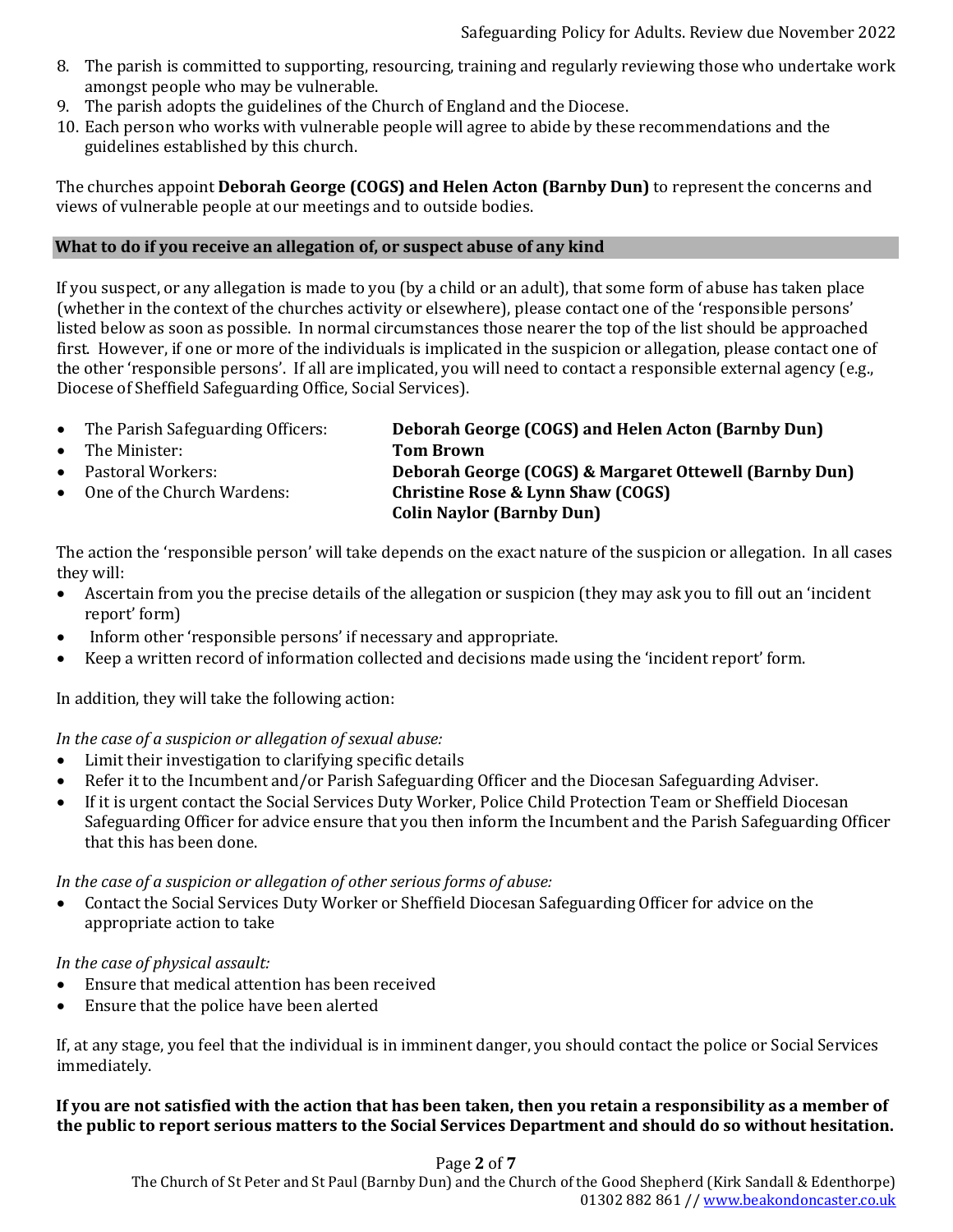#### **What are abuse and neglect?**

## **Abuse**

Abuse involves potentially or actually causing harm to a person. It can take a number of forms, including the following:

- i. **Emotional Abuse:** Persistent emotional ill-treatment such as to cause severe and persistent adverse effects on the person's emotional development. It may involve conveying to someone that they are worthless, unloved, or inadequate. It may also involve frequently frightening them or making them feel in danger or persistent rejection or humiliation.
- ii. **Physical Abuse:** Causing physical harm to someone.
- iii. **Sexual Abuse:** Actual or potential unwilling involvement of someone in sexual activity or sexually inappropriate behaviour (including the production or use of pornographic material).
- iv. **Domestic abuse:** Domestic abuse is any incident of threatening behaviour, violence, or abuse (psychological, physical, sexual, financial, or emotional) between adults who are or have been intimate partners or family members, regardless of their gender or sexuality.
- v. **Spiritual abuse:** Within faith communities harm can be cause by the inappropriate use of religious belief or practice, including the misuse of leadership authority or discipline, oppressive teaching, obtrusive/ healing, and deliverance ministries (including abuse linked to belief in spiritual possession) or rituals, any of which may result in people experiencing physical, emotional, or sexual harm.

## vi. **Group leaders should also be aware that other forms of abuse can occur:**

- Stranger abuse
- By electronic communication, including internet abuse, or texting
- Bullying including by electronic communication
- Fabricated or induced illness
- Abuse of disabled people
- Deliberate self-harm
- Allegations of possession by evil spirits
- Trafficking including county lines
- Sexual exploitation
- Forced marriage
- Peer abuse including sexual abuse such as upskirting, etc.
- Online abuse including being drawn into extremist groups, pornography or online gambling, etc.

## **Neglect**

Neglect involves a persistent failure to meet someone's basic needs. This includes failure to provide adequate food, shelter, clothing, or appropriate medical care.

## **General Observations**

- Abuse may be spontaneous or organised. Organised abuse involves one or more.
- Most cases of abuse or neglect involve those already known to the person rather than complete strangers.
- Adults with special needs are especially vulnerable to abuse

## **What signs are there of abuse?**

Abuse and neglect can be difficult to spot. However, any of the following observations may be a sign of abuse or neglect. However, in many cases, there will be another explanation.

## Page **3** of **7**

The Church of St Peter and St Paul (Barnby Dun) and the Church of the Good Shepherd (Kirk Sandall & Edenthorpe) 01302 882 861 /[/ www.beakondoncaster.co.uk](http://www.beakondoncaster.co.uk/)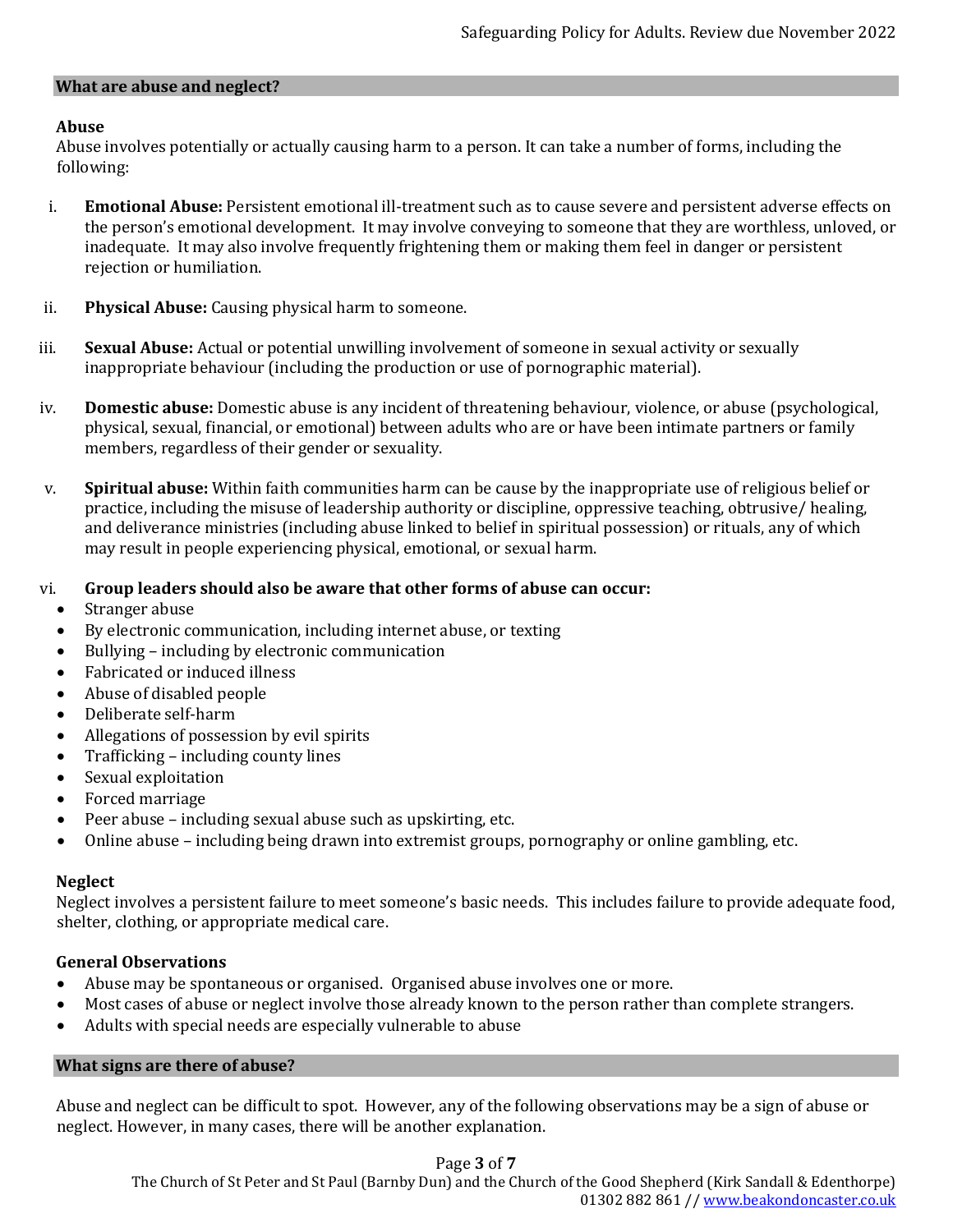## **General Indicators/Indicators of Emotional Abuse**

In general, **changes** in a someone's behaviour or mood, either suddenly or over a period of time, may be significant. Such changes may be particularly important where someone becomes more **withdrawn** or more **aggressive**. Examples of such changes are listed below.

#### **Mood**

- Anxiety or depression
- 'Frozen watchfulness'
- Loss of ability to learn or concentrate
- Obsessions, phobias, or fears
- Loss of self-esteem

#### **Behaviour towards others**

- Excessive attention seeking
- Running away or withdrawal
- Aggression
- Stealing or Lying
- 'Clinginess'

#### **Lifestyle**

- Loss of appetite
- Eating disorders
- Severe sleep disturbances and persistent tiredness

#### **Indicators of Physical Abuse**

- Reluctance to reveal parts of the body (e.g., remove a jumper when hot)
- Repeated urinary infections or tummy pains
- Marks of injury, especially injuries which:
	- o have not received medical attention
	- o are not consistent with the explanation provided.
	- o occur to the body in places not usually exposed to falls and other accidents.

#### **Guide to Injuries**

- Bruises, especially:
	- o those in or around the mouth
	- o those of different colours (indicates injuries of different ages)
	- $\circ$  those from fingertips, especially on arms, chest or face indicating tight gripping or shaking
	- o those from belt, implement, hand
	- o those around earlobes (also signs of tears)
	- o those to head or soft tissue areas of the body
- Bite-marks
- Burns and scalds, especially:
	- $\circ$  those with a clear outline in particular, circular (e.g., cigarette burn) or linear (e.g., from hot metal rod)
	- o those of a uniform depth over a large area
	- o those caused by friction (e.g., from being pulled across a carpet)
	- $\circ$  those surrounded by a clear water line (e.g., from immersion or pouring of hot water)
	- o those surrounded by splash marks (e.g., where hot liquid has been thrown)
	- o those that have caused scars (indicating previous burns)
- Fractures:
- Cuts, scratches

## Page **4** of **7**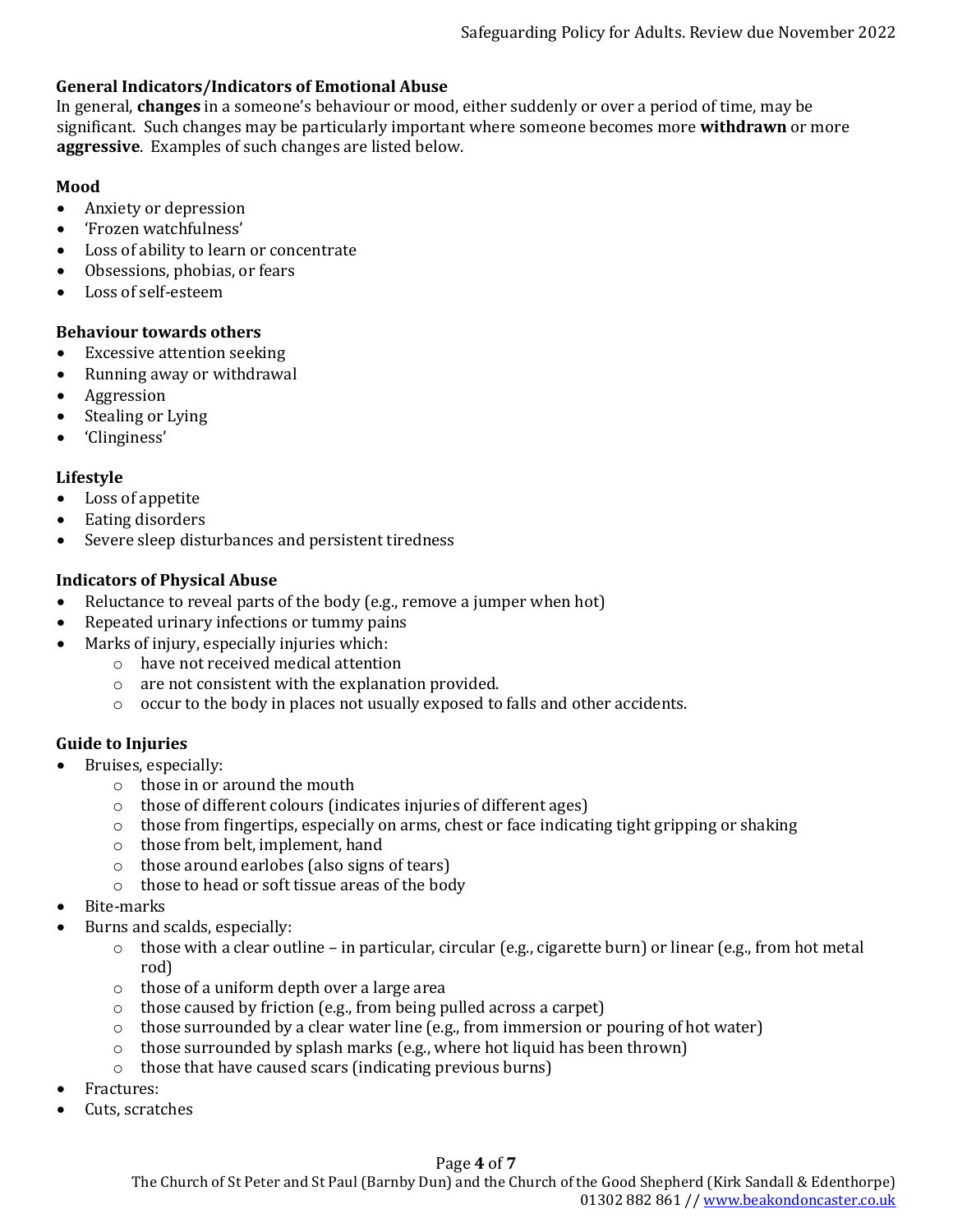#### **Indicators of Sexual Abuse**

- Inappropriate sexual behaviour towards other adults or children
- Pre-occupation with sexual matters and requests for sexual advice
- Allusions to unusual practices (e.g., unusual bed-sharing arrangements at home)

#### **Neglect**

- Under-nourishment
- Failure to grow
- Constant hunger
- Stealing food
- Untreated illness

Each person involved in leading activities within the church community will agree to abide by this policy and the guidelines established by this church.

| The Rev'd Tom Brown, Vicar                  |  | 2021  |
|---------------------------------------------|--|-------|
| Mr Colin Naylor, Churchwarden of Barnby Dun |  | 2021  |
| Mrs Christine Rose, Churchwarden of COGS    |  | 2021' |
| Mrs Lynn Shaw, Churchwarden of COGS         |  | 2021  |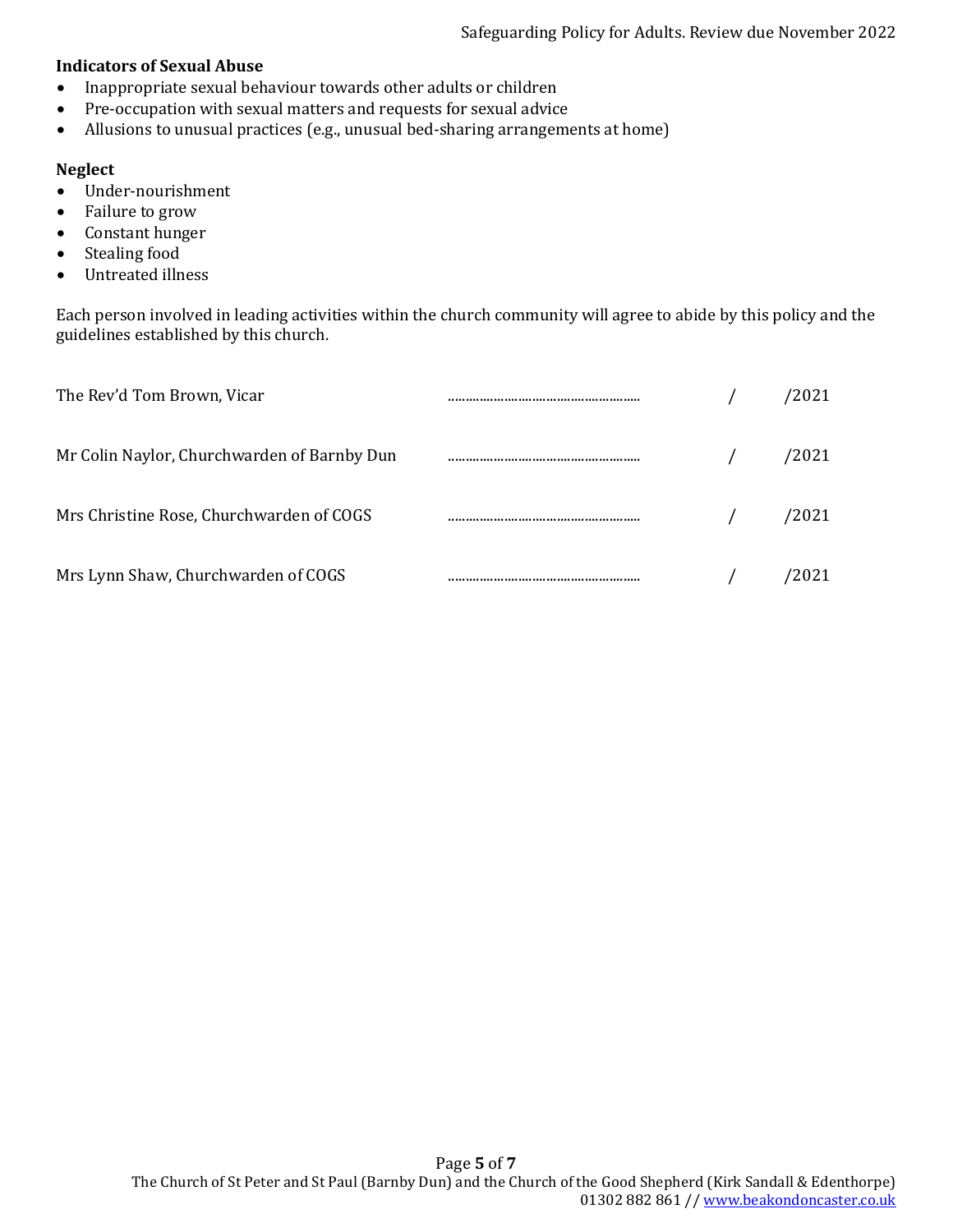## **APPENDIX A: POLICY STATEMENT ON THE RECRUITMENT OF EX-OFFENDERS**

As an organisation assessing applicants' suitability for positions which are included in the Rehabilitation of Offenders Act 1974 (Exceptions) Order using criminal record checks processed through the Disclosure and Barring Service (DBS), the PCCs:

- a. complies fully with the **DBS Code of Practice** and undertakes to treat all applicants for voluntary or paid positions fairly.
- b. undertakes not to discriminate unfairly against any subject of a criminal record check on the basis of a conviction or other information revealed.
- c. can only ask an individual to provide details of convictions and cautions that the churches are legally entitled to know about. Where a DBS certificate at either standard or enhanced level can legally be requested (where the position is one that is included in the Rehabilitation of Offenders Act 1974 (Exceptions) Order 1975 as amended, and where appropriate Police Act Regulations as amended).
- d. can only ask an individual about convictions and cautions that are not protected.
- e. is committed to the fair treatment of its staff, potential staff or users of its services, regardless of race, gender, religion, sexual orientation, responsibilities for dependants, age, physical/mental disability or offending background.
- f. has a written policy on the recruitment of ex-offenders, which is made available to all DBS applicants at the start of the recruitment process.
- g. actively promotes equality of opportunity for all with the right mix of talent, skills and potential and welcome applications from a wide range of candidates, including those with criminal records.
- h. selects all candidates for interview based on their skills, qualifications and experience.
- i. only submits an application for a criminal record check to the DBS after a thorough risk assessment has indicated that one is both proportionate and relevant to the position concerned. For those positions where a criminal record check is identified as necessary, all application forms, job adverts, and recruitment briefs will contain a statement that an application for a DBS certificate will be submitted in the event of the individual being offered the position.
- j. ensures that all those who are involved in its recruitment process have been suitably trained to identify and assess the relevance and circumstances of offences, and that they have received appropriate guidance and training in the relevant legislation relating to the employment of ex-offenders, e.g., the Rehabilitation of Offenders Act 1974.
- k. ensures that at interview, or in a separate discussion, an open and measured discussion takes place on the subject of any offences or other matter that might be relevant to the position. Failure to reveal information that is directly relevant to the position sought could lead to withdrawal of an offer of employment.
- l. makes every subject of a criminal record check submitted to DBS aware of the existence of the [code of practice](https://www.gov.uk/government/publications/dbs-code-of-practice) and makes a copy available on request.
- m. undertakes to discuss any matter revealed on a DBS certificate with the individual seeking the position before withdrawing a conditional offer of employment.

#### **Further information regarding conviction information**